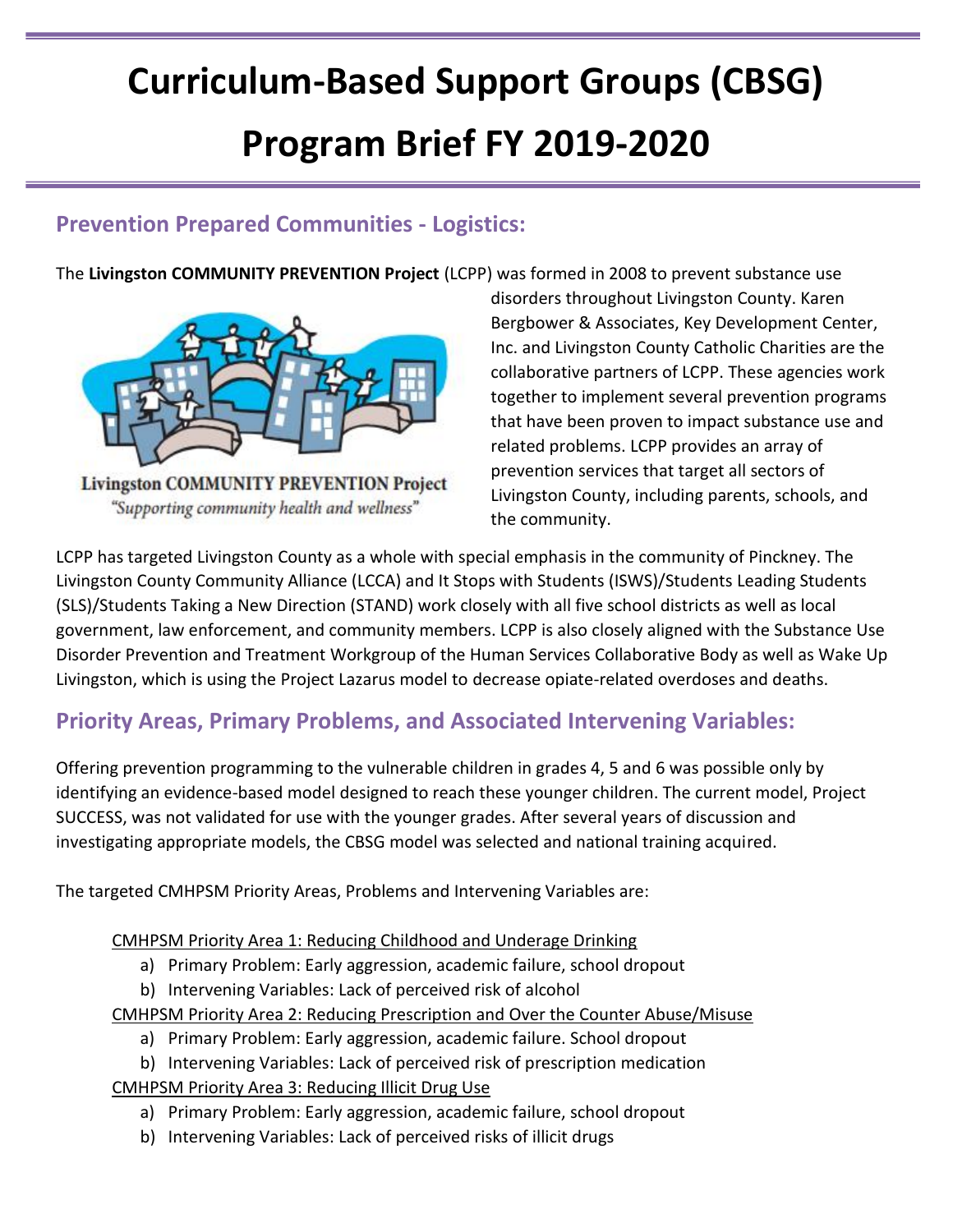## **Evidence Based Intervention/Initiative and CSAP Prevention Strategies:**

The CBSG (Curriculum Based Support Groups) program has been implemented in Livingston County's elementary schools since 2015.

The CBSG facilitators work with elementary level students in small group settings within the school. In the past, the program targeted students in fourth, fifth and sixth grades. At the request of the schools, CBSG was expanded this year to include third grade students. CBSG facilitators work collaboratively with school staff to refer students who need additional services to school counselors or can provide them with additional resources that may be helpful. The CBSG program is a support group intervention designed to increase resiliency and reduce risk factors among children and youth ages 4-17 who are identified as being at elevated risk for early substance use and future delinquency and violence (e.g., they are living in adverse family situations, displaying observable gaps in coping and social skills, or displaying early indicators of antisocial attitudes and behaviors).

Based on cognitive-behavioral and competence-enhancement models of prevention, the CBSG Program teaches essential life skills and offers emotional support to help children and youth cope with difficult family



rebellious behavior. Delivered in 12 weekly, 1-hour support group sessions, the curriculum addresses topics such as self-concept, anger and other feelings, dreams and goal setting, healthy choices, friends, peer pressure, life challenges, family chemical dependency, and making a public commitment to staying drug free and true to life goals. Lesson content and objectives are essentially the same for all participants but are tailored for age and developmental status.

situations; resist peer pressure; set and achieve goals; refuse alcohol,

tobacco, and other drugs; and reduce antisocial attitudes and

CBSG trained implementers use information dissemination, prevention and intervention education, and problem identification as the Center for Substance Abuse Prevention (CSAP) strategies.

#### **Outcomes/Results:**

NREPP measured outcomes for CBSG included antisocial attitudes, rebellious behavior, attitudes and intentions about substance use, and substance use. An overall rating of 3.7 on a scale of 4 applied to each of the four outcomes criteria in the research.

In accordance with the evidence-based CBSG model, the LCPP stated as its single outcome an increased pre/post test score of a 32 on a 10 item scale extracted from the Individual Protective Factors Index (IPFI, Springer & Phillips, 1977). Participants will demonstrate they maintain or improve their anti-substance-abuse attitudes and intentions via improved scores between pre and post tests or a minimum score of 32 on both tests. The improved score meets the criteria for the model's inclusion on SAMHSA's National Registry of Evidence-based Programs and Practices.